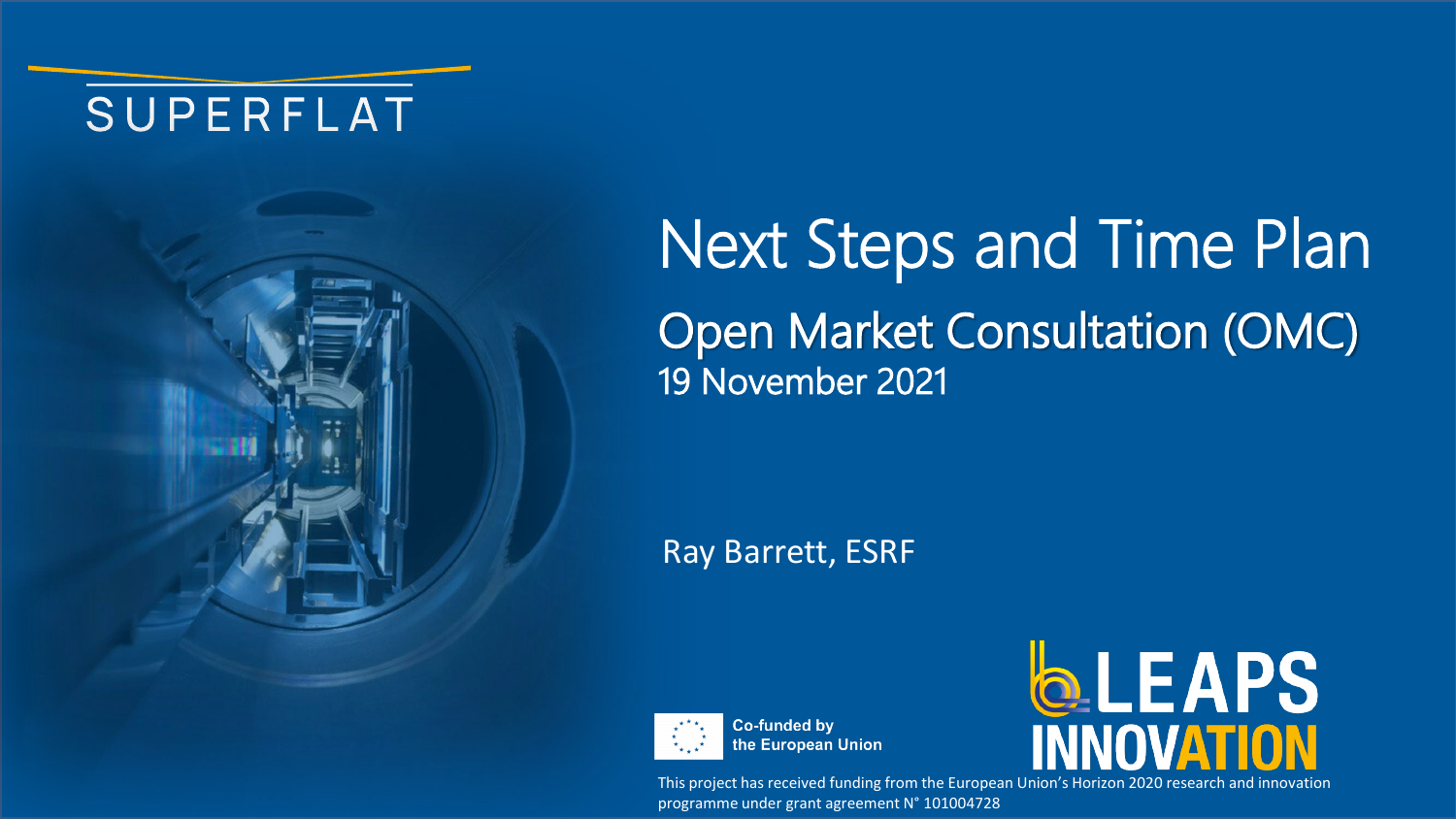#### **Next Steps**

**Contract Notice (CN) --** Expected date: **13 January 2022** 

**Issue of Request for Tender --** Expected date: **13 January 2022** Deadline for submission of bids: **13 March 2022**

**Evaluation of Bids --** Expected dates**: during March/April 2022**

**Approvals by the group of procurers --** Expected date: **beginning May 2022**

**Award of contracts by SOLEIL to selected tenderers ---** Expected date: **mid-May 2022, subject to internal approval processes**

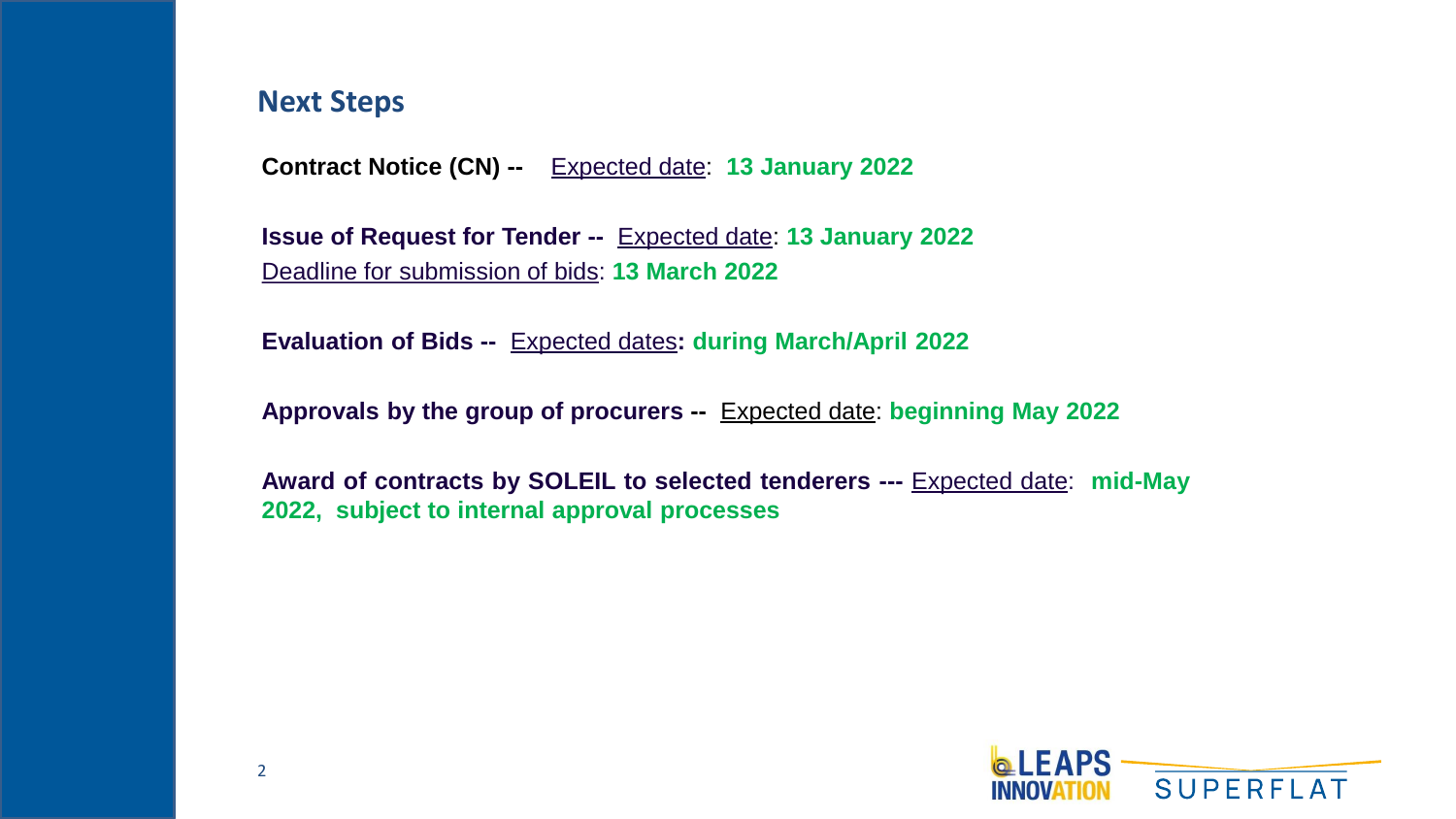#### **Contract Notice**

**Contract Notice (CN) --** Expected date: **13 January 2022**

**After publication of the Request for Tender, the Superflat Consortium will call a Bidders Conference.**

**This will be the opportunity for the bidders to clarify and resolve issues before the submission of the offers.**

**Answers to the questions and to request of clarifications arising from the Bidders Conference will be provided by the Superflat procurement service and will be posted to a web link, open to the participants to the tender.**

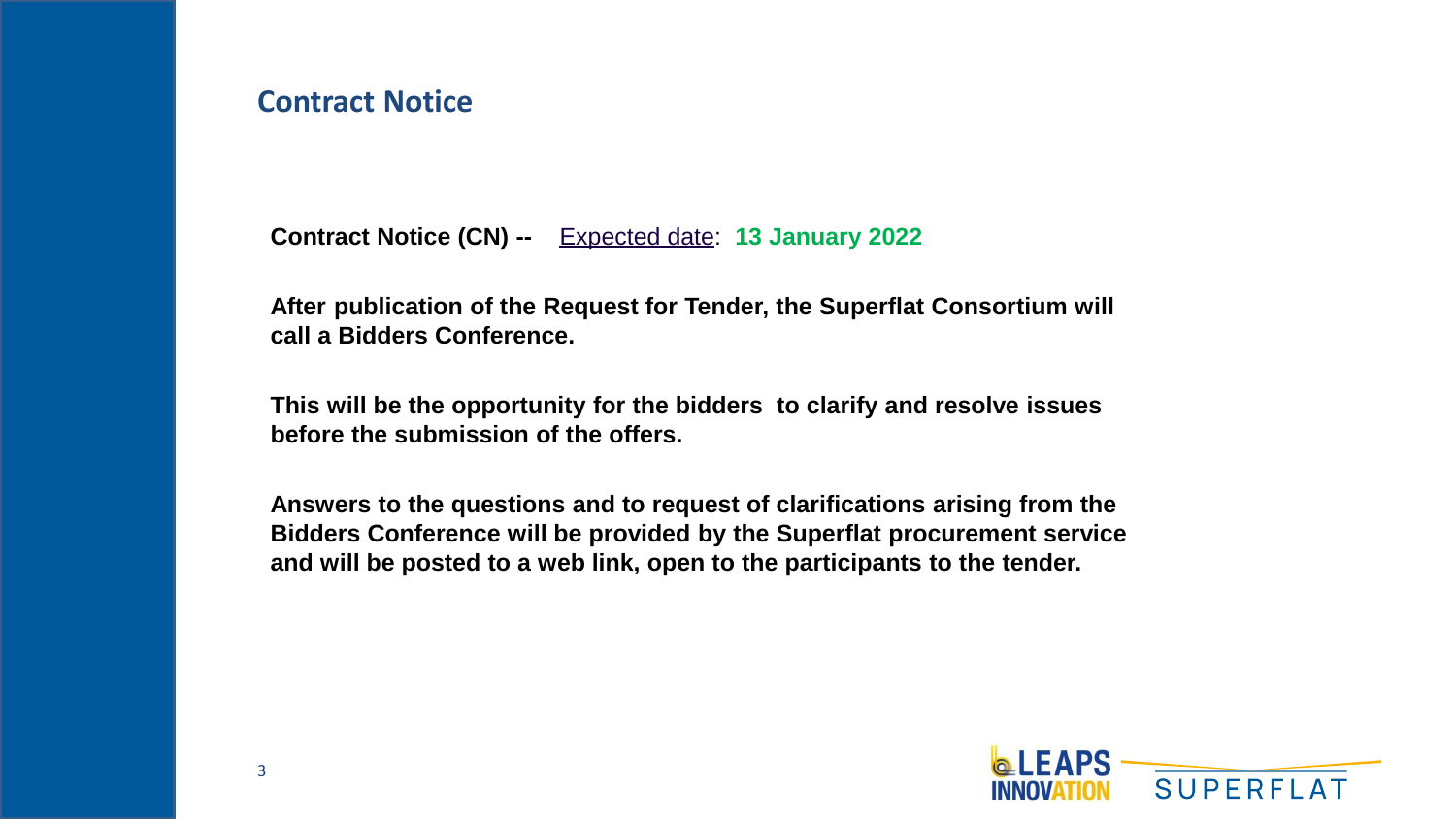#### **Bids Evaluation**

**Evaluation of Bids --** Expected dates**: during March/April 2022**

**Evaluation will be based on Best Value for Money criteria**

**Technical merit criteria will include experience of optical manufacturing, assessment of proposed manufacturing plan, credibility of schedule, and description of the process.**

**We will expect that bidders have available general tooling, working space and resources that are necessary for the contract execution**

**We will require that bidders have the capability to perform optical surface processing and metrology to ensure compliance with the contract execution** 

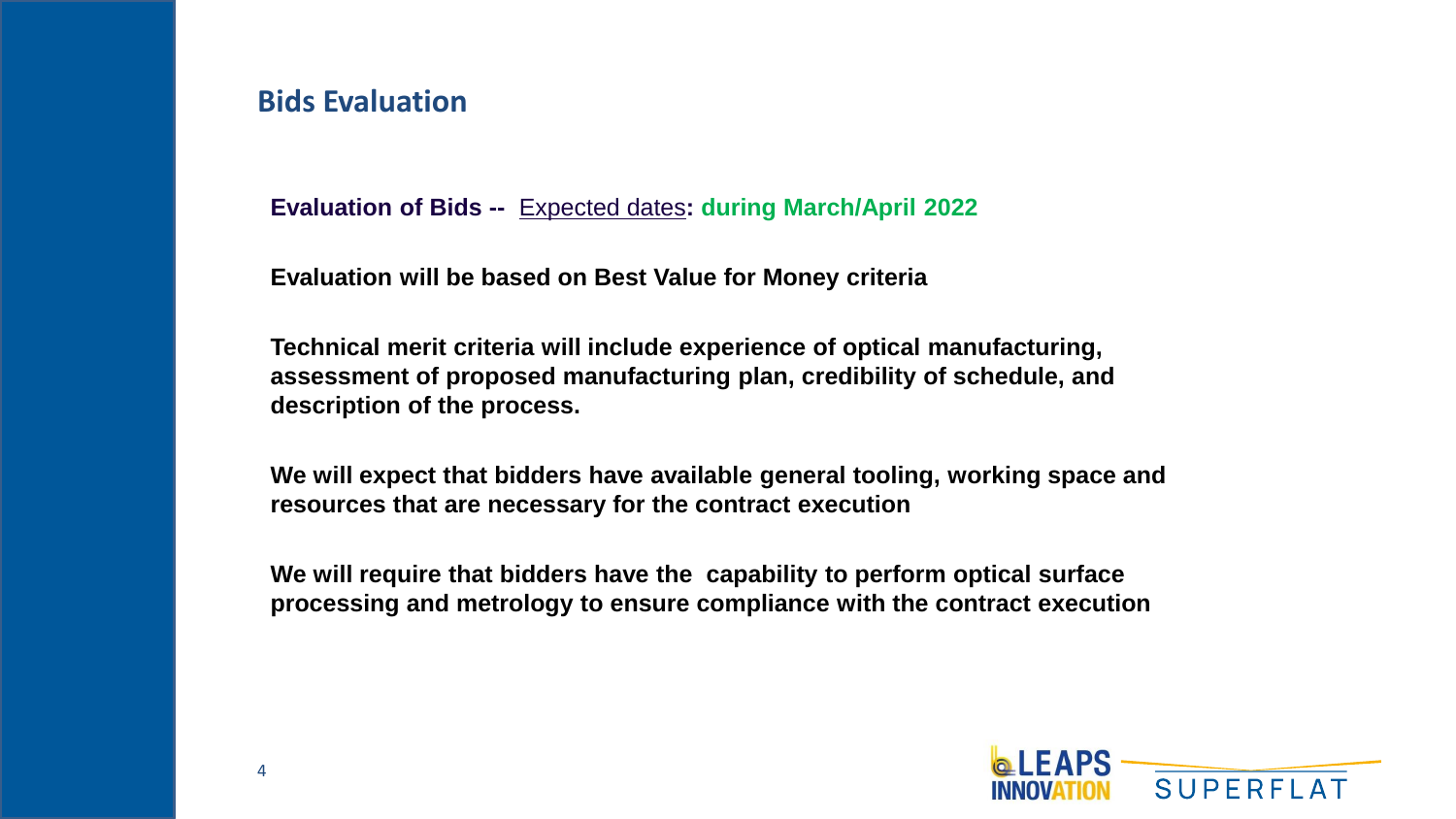#### **Contracts Award**

**Award of contracts to selected tenderer ---** Expected date: **mid May 2022**

**A maximum of 4 companies will each sign a Framework Contract and a work order for phase 1.**

**The award of a work order for phase 2 will be granted on a competitive basis, to maximum 3 companies, on the basis of the results achieved in phase 1 and of the offers received for phase 2.**

Expected date: from **October 2022**

**The award of a work order for phase 3 will be granted on a competitive basis, to maximum 2 companies, on the basis of the results achieved in phase 2 and of the offers received for phase 3.**

Expected date: from **June 2023**

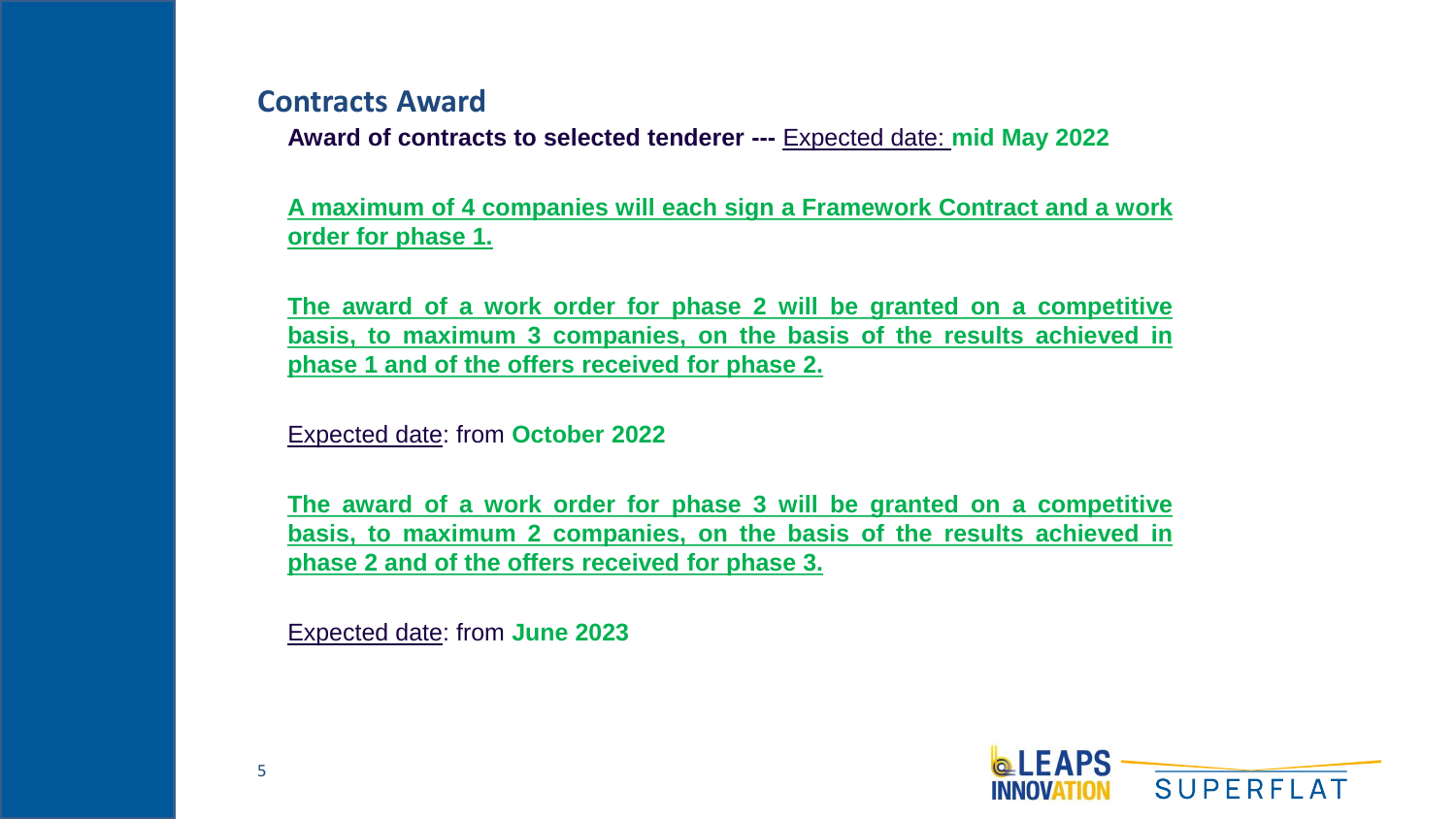**Information after the meeting**

• All the documentation from this OMC will be published on the project website:

[https://leaps-superflat.eu](https://leaps-superflat.eu/)

• Any questions arising after the OMC can be sent to:

[superflat-PCP@synchrotron-soleil.fr](mailto:superflat-PCP@synchrotron-soleil.fr)

• Anonymised answers to such questions will also be made available to all participants on the PCP website